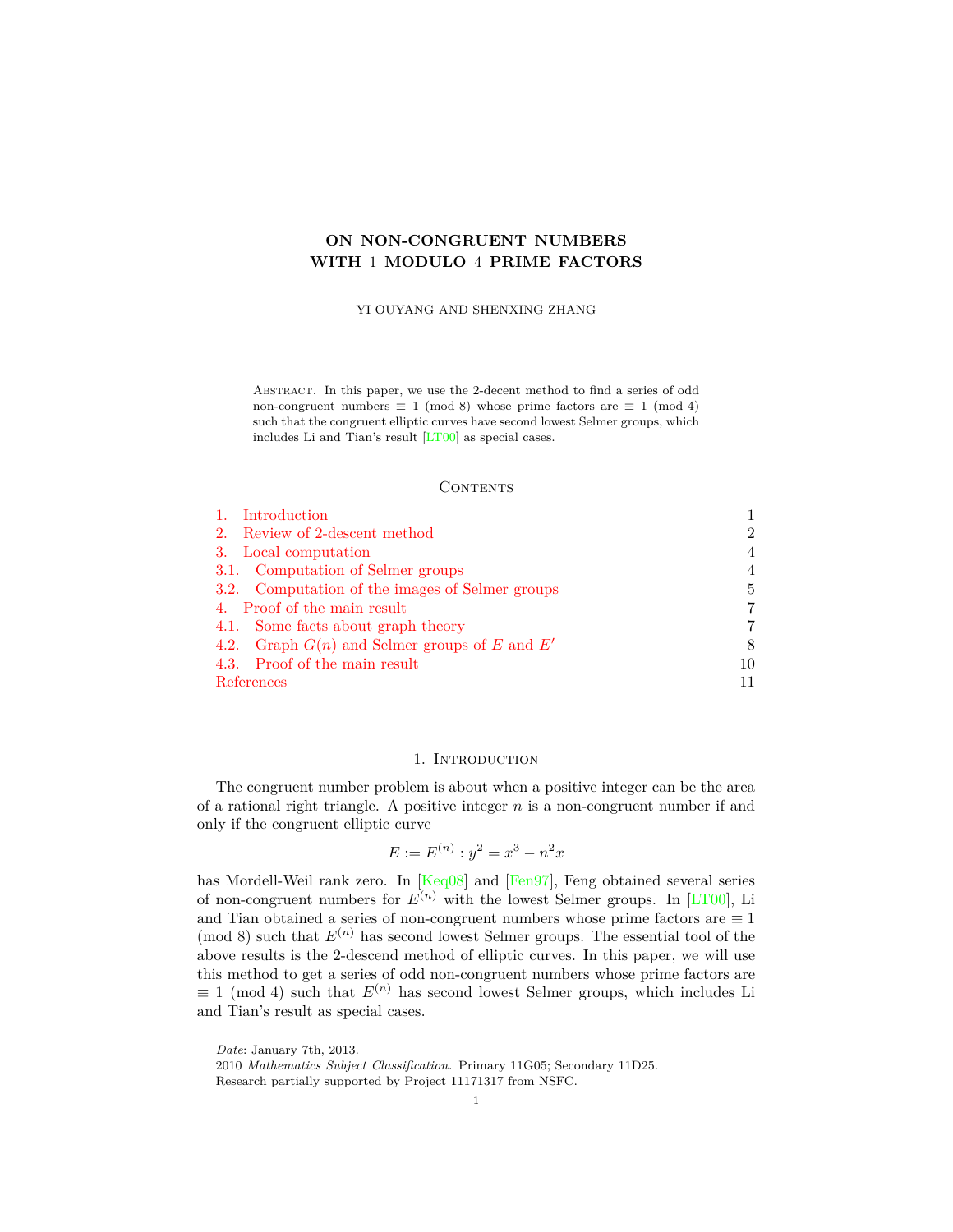Suppose *n* is a square-free integer such that  $n = p_1 \cdots p_k \equiv 1 \pmod{8}$  and primes  $p_i \equiv 1 \pmod{4}$ , then by quadratic reciprocity law  $\left(\frac{p_i}{p_j}\right)$  $=\left(\frac{p_j}{p_j}\right)$ *pi* ).

**Definition 1.1.** Suppose  $n = p_1 \cdots p_k \equiv 1 \pmod{8}$  and  $p_i \equiv 1 \pmod{4}$ . The graph  $G(n) := (V, A)$  associated to *n* is a simple undirected graph with vertex set *V* := {prime *p* | *n*} and edge set  $A := \{ \overline{pq} : \left( \frac{p}{q} \right)$  $= -1$ }.

Recall for a simple undirected graph  $G = (V, A)$ , a partition  $V = V_0 \cup V_1$  is called *even* if for any  $v \in V_i$   $(i = 0, 1)$ ,  $\#\{v \to V_{1-i}\}\$ is even. *G* is called an *odd graph* if the only even partition is the trivial partition  $V = \emptyset \cup V$ . Then our main result is:

<span id="page-1-1"></span>**Theorem 1.2.** *Suppose*  $n = p_1 \cdots p_k \equiv 1 \pmod{8}$  *and*  $p_i \equiv 1 \pmod{4}$ *. If the graph*  $G(n)$  *is odd and*  $\delta(n)$  *(as given by* ([4.2\)](#page-8-0)*) is* 1*, then for the congruent elliptic*  $curve E = E^{(n)},$ 

$$
rank_{\mathbb{Z}}(E(\mathbb{Q})) = 0 \text{ and } \text{III}(E/\mathbb{Q})[2^{\infty}] \cong (\mathbb{Z}/2\mathbb{Z})^2.
$$

*As a consequence, n is a non-congruent number.*

The following Corollary is Li and Tian's result, cf. [\[LT00\]](#page-10-0):

<span id="page-1-3"></span>**Corollary 1.3.** *Suppose*  $n = p_1 \cdots p_k$  *and*  $p_i \equiv 1 \pmod{8}$ *. If the graph*  $G(n)$  *is odd and the Jacobi symbol*  $\left(\frac{1+\sqrt{-1}}{n}\right)$  $= -1$ *, then for*  $E = E^{(n)}$ ,

 $rank_{\mathbb{Z}}(E(\mathbb{Q})) = 0$  *and*  $\text{III}(E/\mathbb{Q})[2^{\infty}] \cong (\mathbb{Z}/2\mathbb{Z})^2$ .

<span id="page-1-0"></span>*As a consequence, n is a non-congruent number.*

## 2. Review of 2-descent method

In this section, we recall the 2-descent method of computing the Selmer groups of elliptic curves. This section follows [\[LT00](#page-10-0)] pp 232–233, also cf. [[BSD65\]](#page-10-4) §5 and [\[Sil09](#page-10-5)] X.4.

For an isogeny  $\varphi : E \to E'$  of elliptic curves defined over a number field *K*, one has the following fundamental exact sequence

<span id="page-1-2"></span>
$$
0 \to E'(K)/\varphi E(K) \to S^{(\varphi)}(E/K) \to \mathrm{III}(E/K)[\varphi] \to 0. \tag{2.1}
$$

Moreover, if  $\psi : E' \to E$  is another isogeny, for the composition  $\psi \circ \varphi : E \to E$ , then the following diagram of exact sequences commutes (cf.  $[XZ09]$  p 5):

$$
0 \longrightarrow E'(K)/\varphi E(K) \longrightarrow S^{(\varphi)}(E/K) \longrightarrow \text{III}(E/K)[\varphi] \longrightarrow 0
$$
  
\n
$$
0 \longrightarrow E(K)/\psi \varphi E(K) \longrightarrow S^{(\psi\varphi)}(E/K) \longrightarrow \text{III}(E/K)[\psi\varphi] \longrightarrow 0
$$
  
\n
$$
0 \longrightarrow E(K)/\psi E'(K) \longrightarrow S^{(\psi\varphi)}(E'/K) \longrightarrow \text{III}(E'/K)[\psi] \longrightarrow 0
$$
  
\n
$$
\downarrow
$$
  
\n
$$
0 \longrightarrow E(K)/\psi E'(K) \longrightarrow S^{(\psi)}(E'/K) \longrightarrow \text{III}(E'/K)[\psi] \longrightarrow 0
$$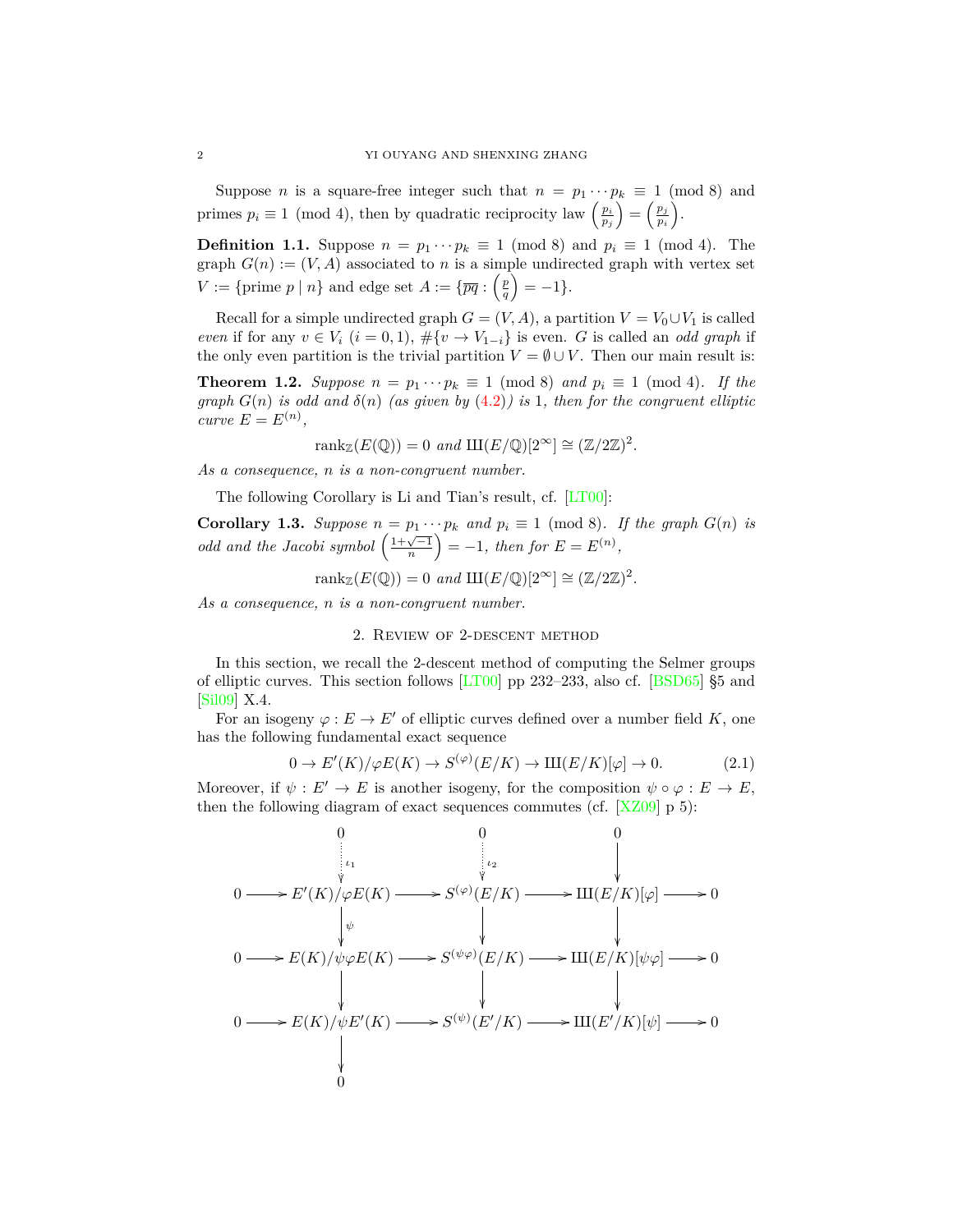Now suppose *n* is a fixed odd positive square-free integer,  $K = \mathbb{Q}$ , and  $E/\mathbb{Q}$ ,  $E'/\mathbb{Q}$ ,  $\varphi, \psi = \varphi^{\vee}$  are given by

$$
E = E^{(n)} : y^2 = x^3 - n^2 x, \quad E' = \widehat{E^{(n)}} : y^2 = x^3 + 4n^2 x,
$$
  

$$
\varphi : E \to E', \ (x, y) \mapsto (\frac{y^2}{x^2}, \frac{y(x^2 + n^2)}{x^2}),
$$
  

$$
\psi : E' \to E, \ (x, y) \mapsto (\frac{y^2}{4x^2}, \frac{y(x^2 - 4n^2)}{8x^2}).
$$

Then  $\varphi \psi = [2], \psi \varphi = [2]$ . In this case  $\iota_1$  and  $\iota_2$  are exact. Let  $\tilde{S}^{(\psi)}(E'/\mathbb{Q})$  denote the image of  $S^{(\psi \varphi)}(E/\mathbb{Q})$  in  $S^{(\psi)}(E'/\mathbb{Q})$ . Then

$$
#III(E/\mathbb{Q})[\varphi] = \frac{\#S^{(\varphi)}(E/\mathbb{Q})}{\#E'(\mathbb{Q})/\varphi E(\mathbb{Q})}, \quad #III(E'/\mathbb{Q})[\psi] = \frac{\#S^{(\psi)}(E'/\mathbb{Q})}{\#E(\mathbb{Q})/\psi E'(\mathbb{Q})},
$$

and

$$
\#III(E/\mathbb{Q})[2] = \frac{\#S^{(\varphi)}(E/\mathbb{Q}) \cdot \# \tilde{S}^{(\psi)}(E'/\mathbb{Q})}{\#E'(\mathbb{Q})/\varphi E(\mathbb{Q}) \cdot \#E(\mathbb{Q})/\psi E'(\mathbb{Q})}.
$$
\n(2.2)

Similarly, for  $[2] = \varphi \circ \psi : E' \to E'$ ,  $\iota_1$  and  $\iota_2$  are exact, and

<span id="page-2-2"></span>
$$
\#III(E'/\mathbb{Q})[2] = \frac{\#S^{(\psi)}(E'/\mathbb{Q}) \cdot \# \tilde{S}^{(\varphi)}(E/\mathbb{Q})}{\#E(\mathbb{Q})/\psi E'(\mathbb{Q}) \cdot \# E'(\mathbb{Q})/\varphi E(\mathbb{Q})}.
$$
\n(2.3)

The 2-descent method to compute the Selmer groups  $S^{(\varphi)}(E/\mathbb{Q})$  and  $S^{(\psi)}(E'/\mathbb{Q})$ is as follows (cf. [[Sil09\]](#page-10-5) for general elliptic curves). Let

$$
S = \{ \text{prime factors of } 2n \} \cup \{ \infty \},
$$
  

$$
\mathbb{Q}(S, 2) = \{ b \in \mathbb{Q}^{\times}/\mathbb{Q}^{\times 2} : 2 \mid \text{ord}_p(b), \forall p \notin S \}.
$$

Note that  $\mathbb{Q}(S, 2)$  is represented by factors of 2*n* and we identify these two sets. By the exact sequence

$$
0 \to E'(\mathbb{Q})/\varphi E(\mathbb{Q}) \stackrel{i}{\to} \mathbb{Q}(S,2) \stackrel{j}{\to} WC(E/\mathbb{Q})[\varphi],
$$

where

$$
i: (x, y) \mapsto x, \ O \mapsto 1, \ (0, 0) \mapsto 4n^2, \qquad j: d \mapsto \{C_d/\mathbb{Q}\}
$$
 and  $C_d/\mathbb{Q}$  is the homogeneous space for  $E/\mathbb{Q}$  defined by the equation

$$
C_d: dw^2 = d^2 + 4n^2z^4,
$$
\n(2.4)

the  $\varphi$ -Selmer group  $S^{(\varphi)}(E/\mathbb{Q})$  is then

$$
S^{(\varphi)}(E/\mathbb{Q}) \cong \{d \in \mathbb{Q}(S,2) : C_d(\mathbb{Q}_p) \neq \emptyset, \ \forall p \in S\}.
$$

Similarly, suppose

$$
C'_d: dw^2 = d^2 - n^2 z^4.
$$
\n(2.5)

The  $\psi$ -Selmer group  $S^{(\psi)}(E'/\mathbb{Q})$  is then

$$
S^{(\psi)}(E'/\mathbb{Q}) \cong \{ d \in \mathbb{Q}(S,2) : C'_d(\mathbb{Q}_p) \neq \emptyset, \ \forall p \in S \}.
$$

The method to compute  $\tilde{S}^{(\varphi)}(E/\mathbb{Q})$  follows from [\[BSD65](#page-10-4)] §5, Lemma 10:

<span id="page-2-0"></span>**Lemma 2.1.** *Let*  $d \in S^{(\varphi)}(E/\mathbb{Q})$ *. Suppose*  $(\sigma, \tau, \mu)$  *is a nonzero integer solution of*  $d\sigma^2 = d^2\tau^2 + 4n^2\mu^2$ . Let  $\mathcal{M}_b$  be the curve corresponding to  $b \in \mathbb{Q}^\times/\mathbb{Q}^{\times^2}$  given by

<span id="page-2-1"></span>
$$
\mathcal{M}_b: \ dw^2 = d^2 t^4 + 4n^2 z^4, \ d\sigma w - d^2 \tau t^2 - 4n^2 \mu z^2 = b u^2. \tag{2.6}
$$

*Then*  $d \in \tilde{S}^{(\varphi)}(E/\mathbb{Q})$  *if and only if there exists*  $b \in \mathbb{Q}(S, 2)$  *such that*  $\mathcal{M}_b$  *is locally solvable everywhere.*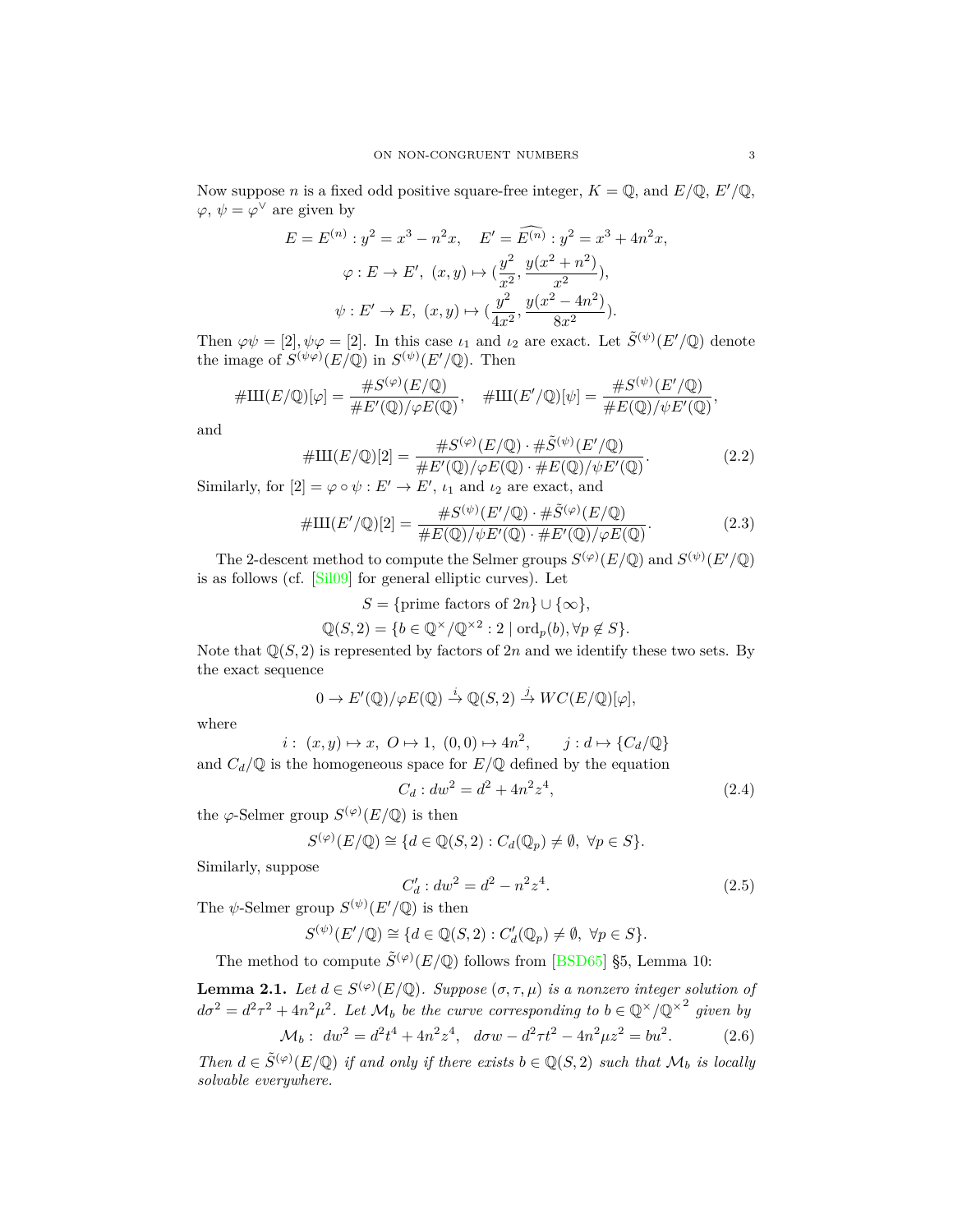Note that the existence of  $\sigma, \tau, \mu$  follows from Hasse-Minkowski theorem (cf. [\[Ser73](#page-10-7)]).

### 3. Local computation

<span id="page-3-0"></span>We need a modification of the Legendre symbol. For  $x \in \mathbb{Q}_p$  or  $\in \mathbb{Q}$  such that  $\operatorname{ord}_p(x)$  is even, we set

$$
\left(\frac{x}{p}\right) := \left(\frac{xp^{-\operatorname{ord}_p(x)}}{p}\right). \tag{3.1}
$$

Thus  $\binom{1}{p}$  defines a homomorphism from  $\{x \in \mathbb{Q}^\times/\mathbb{Q}^{\times2} : \text{ord}_p(x) \text{ is even}\}\)$  to  $\{\pm 1\}.$ 

<span id="page-3-1"></span>3.1. **Computation of Selmer groups.** In this subsection, we will find the conditions when  $C_d$  or  $C'_d$  is locally solvable. We will not give details since one only need to consider the valuations and quadratic residue.

<span id="page-3-2"></span>**Lemma 3.1.**  $d \in S^{(\varphi)}(E/\mathbb{Q})$  *if and only if d satisfies* 

- (1)  $d > 0$  *has no prime factor*  $p \equiv 3 \pmod{4}$ ;
- $\binom{n/d}{2}$ *p*  $\left( \begin{array}{c} 1 \end{array} \right) = 1$  *for all odd*  $p \mid d$ *;*
- $(3) \left(\frac{d}{p}\right)$  $\left( \frac{1}{p} \right) = 1$  *for all odd p*  $\left( \frac{2n}{d} \right)$ ;
- (4)  $if \ 2 \mid d, \ n \equiv \pm 1 \pmod{8}$ .

*Proof.* In this case  $C_d$  :  $dw^2 = d^2t^4 + 4n^2z^4$ . It is obvious that  $C_d(\mathbb{R}) \neq \emptyset \Leftrightarrow d > 0$ . Assume  $d > 0$ .

- (i) If  $2 \nmid d \mid n$ , then  $C_d : w^2 = d(t^4 + 4(n/d)^2 z^4)$ .
	- $p = 2$ .  $C_d(\mathbb{Q}_2) \neq \emptyset \Longleftrightarrow d \equiv 1 \pmod{4}$ .
	- $\bullet$  *p* | *d*.  $C_d(\mathbb{Q}_p) \neq \emptyset \Longleftrightarrow (\frac{n/d}{p})$ *p*  $= 1$  and  $p \equiv 1 \pmod{4}$ .
	- $p \nmid d$ .  $C_d(\mathbb{Q}_p) \neq \emptyset \Longleftrightarrow \left(\frac{d}{p}\right)$  $= 1.$

(ii) If  $2 \mid d \mid 2n$ , then  $C_d : w^2 = d(t^4 + (2n/d)^2 z^4)$ .

- $p = 2$ .  $C_d(\mathbb{Q}_2) \neq \emptyset \Longleftrightarrow d \equiv 2 \pmod{8}, n \equiv \pm 1 \pmod{8}.$
- $2 \neq p \mid d$ .  $C_d(\mathbb{Q}_p) \neq \emptyset \Longleftrightarrow \left(\frac{n/d}{p}\right)$ *p*  $= 1$  and  $p \equiv 1 \pmod{4}$ .
- $p \nmid d$ .  $C_d(\mathbb{Q}_p) \neq \emptyset \Longleftrightarrow \left(\frac{d}{p}\right)$  $= 1.$

Combining (i) and (ii) follows the lemma.  $\Box$ 

<span id="page-3-3"></span>Lemma 3.2.  $d \in S^{(\psi)}(E'/\mathbb{Q})$  *if and only if d satisfies* 

- (1)  $d \equiv \pm 1 \pmod{8}$  *or*  $n/d \equiv \pm 1 \pmod{8}$
- $\left(2\right)$   $\left(\frac{n/d}{n}\right)$ *p*  $= 1$  *for all*  $p | d, p \equiv 1 \pmod{4}$ ;
- $(3) \left(\frac{d}{p}\right)$  $\left( \int_{0}^{a} f(x) \right) = 1$  *for all p*  $| (n/d), p \equiv 1 \pmod{4}$ .

*Proof.* In the case  $C'_d$  :  $dw^2 = d^2t^4 - n^2z^4$ .

(i) If 2 | *d*, consider the 2-valuation of each side, we see  $C'_d(\mathbb{Q}_2) = \emptyset$ . (ii) If  $2 \nmid d \mid n$ , then  $C'_d : w^2 = d(t^4 - (n/d)^2 z^4)$ .

- $p = 2$ .  $C'_d(\mathbb{Q}_2) \neq \emptyset \Longleftrightarrow d \equiv \pm 1 \pmod{8}$  or  $n/d \equiv \pm 1 \pmod{8}$ .
- *p | d*.  $C'_d(\mathbb{Q}_p) \neq \emptyset \Longleftrightarrow \left(\frac{n/d}{p}\right)$ *p*  $= 1 \text{ or } \left( \frac{-n/d}{p} \right)$  $= 1.$

• 
$$
p \nmid d
$$
.  $C'_d(\mathbb{Q}_p) \neq \emptyset \Longleftrightarrow \left(\frac{d}{p}\right) = 1$  or  $\left(\frac{-d}{p}\right) = 1$ .

Combining (i) and (ii) follows the lemma.  $\Box$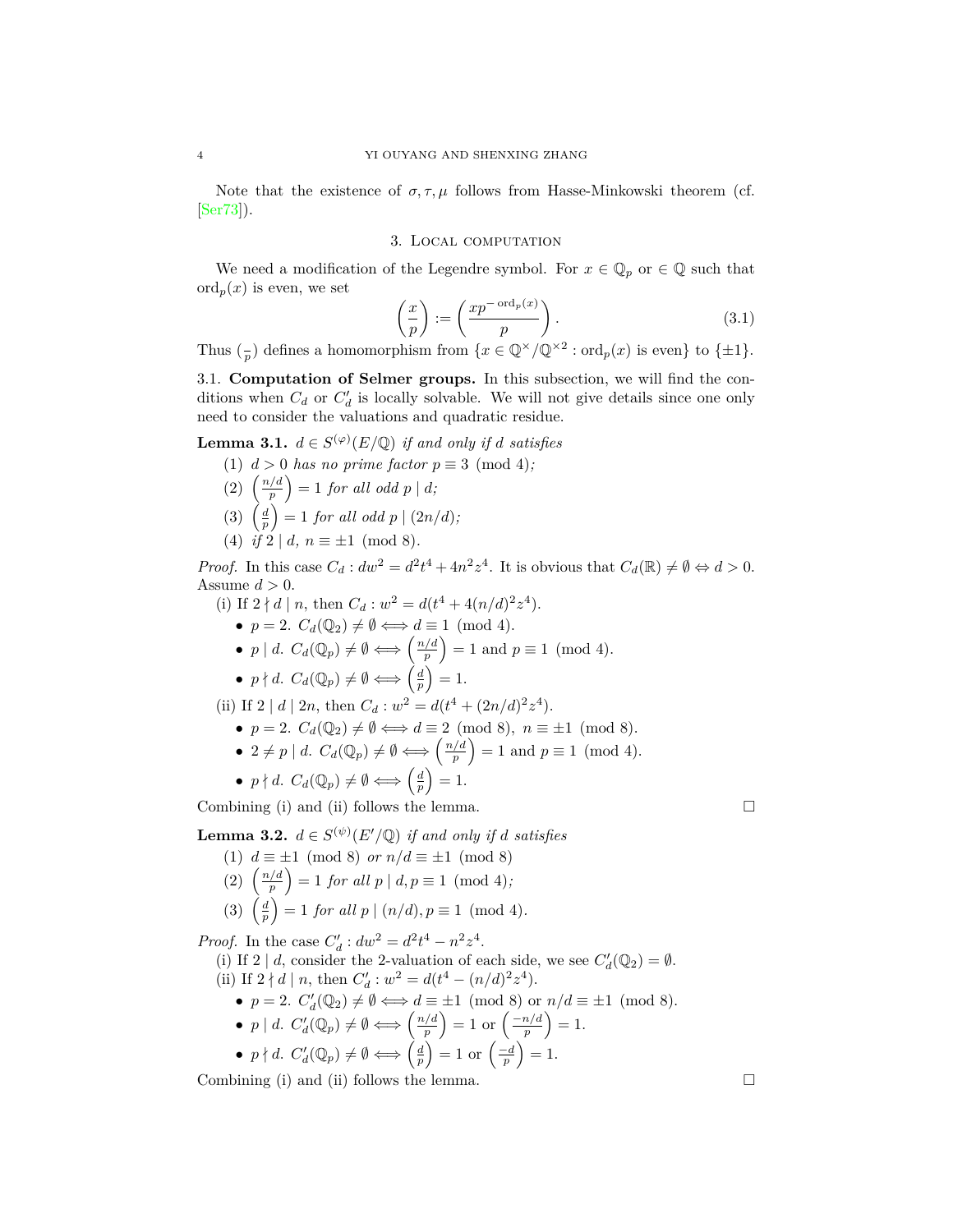<span id="page-4-0"></span>3.2. **Computation of the images of Selmer groups.** Suppose  $0 < 2d \in S^{(\varphi)}(E/\mathbb{Q})$ , *d* is odd with no  $\equiv$  3 (mod 4) prime factor, we want to find a necessary condition for  $2d \in \tilde{S}^{(\varphi)}(E/\mathbb{Q})$ . Write  $2d = \tau^2 + \mu^2$  and select the triple  $(\sigma, \tau, \mu)$  in Lemma [2.1](#page-2-0) to be  $(2n, n\tau/d, \mu)$ . Then the defining equations of  $\mathcal{M}_{4ndb}$  in  $(2.6)$  $(2.6)$  can be written as

<span id="page-4-1"></span>
$$
w^{2} = 2d(t^{4} + (n/d)^{2}z^{4}), \quad w - \tau t^{2} - (n/d)\mu z^{2} = bu^{2}.
$$
 (3.2)

By abuse of notations, we denote the above curve by  $\mathcal{M}_b$ . We use the notation  $O(p^m)$  to denote a number with *p*-adic valuation  $\geq m$ .

**The case**  $p \mid d$ **.** For  $i_p \equiv \tau / \mu \pmod{p \mathbb{Z}_p}$ ,  $i_p \in \mathbb{Z}_p$  and  $i_p^2 = -1$ , then

$$
p \mid (\tau - i_p \mu), \quad p \nmid (\tau + i_p \mu).
$$

It's easy to see  $v(t) = v(z)$ , we may assume that  $z = 1$ ,  $t^2 \equiv \pm \frac{i_p n}{d} \pmod{p}$ , then  $\mathcal{M}_b$  is given by

$$
\mathcal{M}_b: \quad w^2 = 2d(t^4 + (n/d)^2), \quad w - \tau t^2 - (n/d)\mu = bu^2.
$$
\n(i) If  $v(bu^2) = m \ge 3$ , then by  $w^2 = (\tau t^2 + \frac{n\mu}{d} + O(p^m))^2 = 2d(t^4 + \frac{n^2}{d^2}),$ 

\n
$$
\left(\mu t^2 - \frac{n\tau}{d}\right)^2 = O(p^m).
$$

Let  $t^2 = \frac{n\tau}{d\mu} + \beta$ , where  $v(\beta) = \alpha \ge \frac{m}{2}$ , then

$$
w^{2} = 2d\left((\frac{n}{d})^{2} + (\frac{n\tau}{d\mu})^{2} + 2\frac{n\tau}{d\mu}\beta + \beta^{2}\right)
$$
  
=  $\frac{4n^{2}}{\mu^{2}}(1 + \frac{\tau\mu}{n}\beta + \frac{d\mu^{2}}{2n^{2}}\beta^{2}),$ 

Take the square root on both sides, then

$$
w = \pm \frac{2n}{\mu} \left( 1 + \frac{1}{2} \left( \frac{\tau \mu}{n} \beta + \frac{d\mu^2}{2n^2} \beta^2 \right) - \frac{1}{8} \left( \frac{\tau \mu}{n} \beta \right)^2 + O(p^{3\alpha - 3}) \right)
$$
  
= 
$$
\pm \left( \frac{2n}{\mu} + \tau \beta + n\mu \left( \frac{\mu \beta}{2n} \right)^2 + O(p^{3\alpha - 2}) \right),
$$

but on the other hand,

$$
w = \tau t^2 + \frac{n\mu}{d} + bu^2 = \frac{2n}{\mu} + \tau \beta + bu^2.
$$

The sign must be positive and

$$
bu^2 = n\mu(\frac{\mu\beta}{2n})^2 + O(p^{3\alpha - 2}),
$$

thus  $p \mid b, \left(\frac{b/p}{p}\right)$ *p*  $=\left(\frac{n\mu/p}{p}\right)$ *p*  $\left( \frac{n/b}{n} \right)$ *p*  $=\left(\frac{\mu}{p}\right)$  $=\left(\frac{2\tau}{p}\right)$  . (ii) If  $v(bu^2) = m \le 2$  and  $t^2 \equiv \frac{i_p n}{d} \pmod{p}$ , let  $t^2 = \frac{i_p n}{d} + p\alpha i_p$ , then

$$
w^{2} = 2d \cdot p \alpha i_{p} \cdot \left(\frac{2i_{p}n}{d} + p \alpha i_{p}\right) = -4p^{2} \cdot \frac{n \alpha}{p} \left(1 + \frac{p d \alpha}{2n}\right),
$$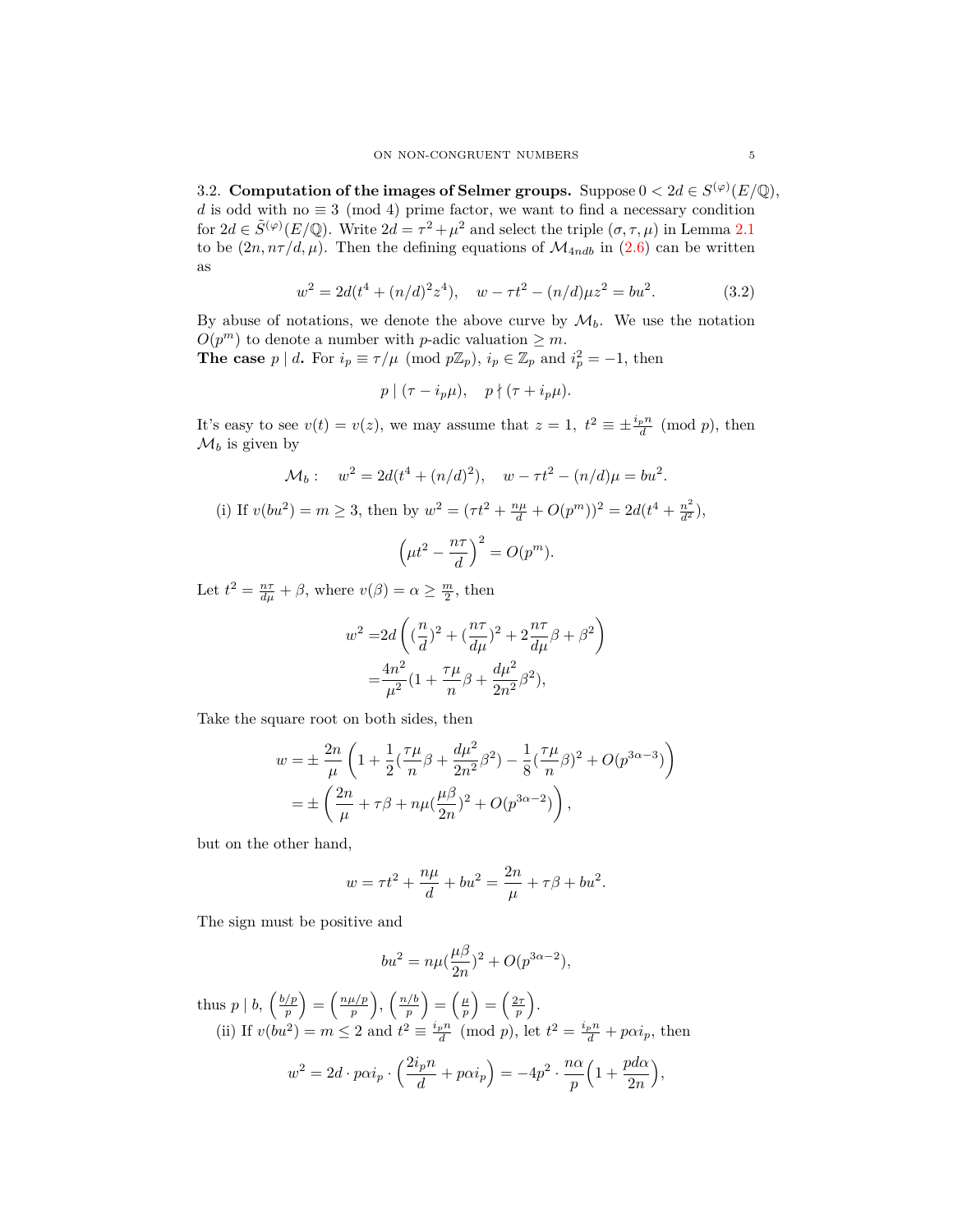and

$$
w_1 = \frac{w}{p} = \pm 2i_p \sqrt{\frac{n\alpha}{p}} \left( 1 + \frac{p d\alpha}{4n} + O(p^2) \right),
$$
  
\n
$$
bu^2 = w - \tau t^2 - \frac{n\mu}{d}
$$
  
\n
$$
= \pm 2pi_p \sqrt{\frac{n\alpha}{p}} \left( 1 + \frac{p d\alpha}{4n} \right) - \frac{i_p \tau n}{d} - \frac{n\mu}{d} - \tau \alpha i_p p + O(p^3)
$$
  
\n
$$
= -\frac{p^2 i_p \tau}{n} \left( \sqrt{\frac{n\alpha}{p}} \mp \frac{n}{p\tau} \right)^2 - \frac{n i_p}{2 d\tau} (\tau - i_p \mu)^2 \pm 2p^2 i_p \sqrt{\frac{n\alpha}{p}} \frac{d\alpha}{4n} + O(p^3).
$$

If  $v(bu^2) = 2$ , then  $\sqrt{\frac{n\alpha}{p}} \equiv \pm \frac{n}{p\tau} \pmod{p}$ , and

$$
bu^{2} = -\frac{ni_{p}}{2d\tau}(\tau - i_{p}\mu)^{2} \pm 2p^{2}i_{p}\sqrt{\frac{n\alpha}{p}}\frac{d\alpha}{4n} + O(p^{3})
$$
  
= 
$$
\frac{-ni_{p}(\tau - i_{p}\mu)^{3}(3\tau + i_{p}\mu)}{8d\tau^{3}} + O(p^{3})
$$
  
= 
$$
\frac{-ni_{p}(\tau - i_{p}\mu)^{3}}{2d\tau^{2}} + O(p^{3}) = O(p^{3}),
$$

which is impossible! Thus  $v(bu^2) = 1$  and  $p | b$ ,

$$
\left(\frac{b/p}{p}\right) = \left(\frac{-pi_p\tau/n}{p}\right) = \left(\frac{2p\tau/n}{p}\right), \text{ or } \left(\frac{n/b}{p}\right) = \left(\frac{2\tau}{p}\right)
$$
\n
$$
\left(\frac{b/2}{p}\right) = \left(\frac{2\tau}{p}\right) = \left(\frac{2\tau}{p}\right)
$$

*.*

(iii) If  $v(bu^2) = m \leq 2$  and  $t^2 \equiv -i_p(n/d) \pmod{p}$ , then

$$
bu^{2} = w - \tau t^{2} - (n/d)\mu = (\tau i_{p} - \mu)n/d + O(p)
$$

$$
= 2i_{p}\tau n/d + O(p) = (1 + i_{p})^{2} \cdot \frac{n}{d} \cdot \tau + O(p),
$$

thus  $p \nmid b$  and  $\left(\frac{b}{p}\right)$  $=$  $\left(\frac{\tau}{p}\right)$  *n*/*d p .*

Note that  $2\tau \equiv \tau + \mu i_p \pmod{p}$  and  $\left(\frac{2n/d}{p}\right)$ *p*  $= 1$ , hence we have

<span id="page-5-0"></span>**Lemma 3.3.** *The curve*  $\mathcal{M}_b$  *defined by* ([3.2\)](#page-4-1) *is locally solvable at*  $p \mid d$  *if and only if*

*either* 
$$
p \mid b
$$
,  $\left(\frac{n/b}{p}\right) = \left(\frac{\tau + \mu i_p}{p}\right)$ ; *or*  $p \nmid b$ ,  $\left(\frac{b}{p}\right) = \left(\frac{\tau + \mu i_p}{p}\right)$ .

**The case**  $p \mid \frac{n}{d}$ . In this case *t* is a *p*-adic unit if and only if *w* is so. *√*

(i) If  $v(w) = v(t) = 0$ , then  $w \equiv \pm \sqrt{2dt^2} \pmod{p}$  and ( $\pm$  $2\overline{d} - \tau$ ) $t^2 \equiv bu^2$ (mod *p*). Since (  $\sqrt{2d} - \tau$ )( $\sqrt{2d} + \tau$ ) = 2*d*  $-\tau^2 = \mu^2$  and  $\sqrt{2d} \pm \tau$  are co-prime, ord*p*(  $\sqrt{2d} - \tau$ ) is even and  $\left(\frac{\sqrt{2d}-\tau}{p}\right)$ ) is well defined. Then  $\mathcal{M}_b$  is locally solvable if and only if

$$
p \nmid b, \left(\frac{2d}{p}\right) = 1
$$
 and  $\left(\frac{b}{p}\right) = \left(\frac{\sqrt{2d} - \tau}{p}\right).$ 

(ii) If  $v(z) = 0$  and  $w = pw_1, t = pt_1$ , then  $w_1^2 = 2d(p^2t_1^2 + (\frac{n}{pb})^2z^4)$ ,  $w_1 \equiv$ *± √*  $\frac{2d}{pd}z^2$  (mod *p*) and  $bu^2/p \equiv (\pm \sqrt{\frac{m}{pd}})$  $\overline{2d} - \mu \frac{n}{pd} z^2 \pmod{p}$ . Thus  $\mathcal{M}_b$  is locally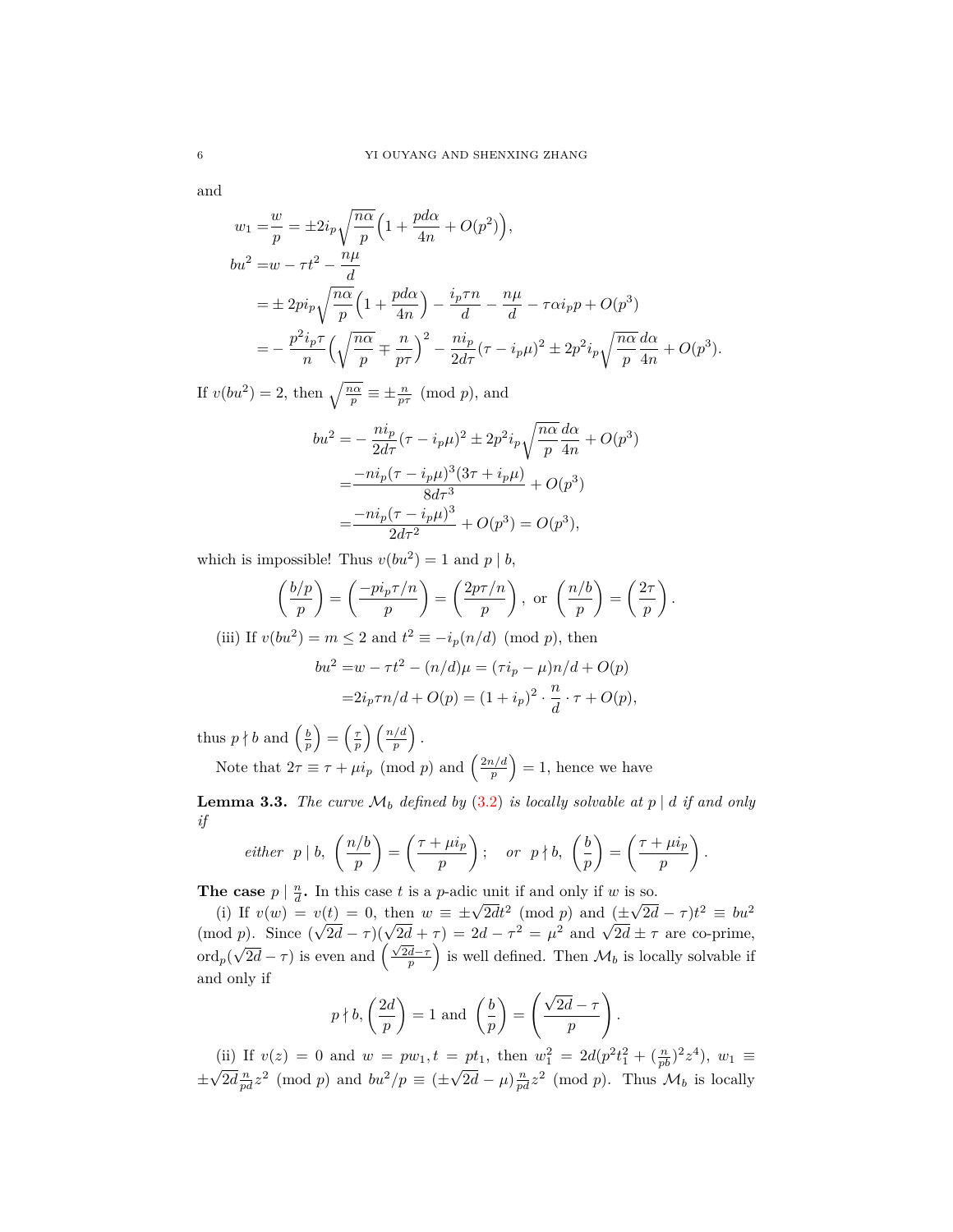solvable if and only if

$$
p | b, \left(\frac{2d}{p}\right) = 1
$$
 and  $\left(\frac{n/(db)}{p}\right) = \left(\frac{\sqrt{2d} - \mu}{p}\right).$ 

Note that

$$
2(\sqrt{2d}-\tau)(\sqrt{2d}-\mu)=(\tau+\mu-\sqrt{2d})^2\Rightarrow\left(\frac{\sqrt{2d}-\mu}{p}\right)=\left(\frac{2(\sqrt{2d}-\tau)}{p}\right).
$$

From now on, suppose  $n = p_1 \cdots p_k \equiv 1 \pmod{8}$  and  $p_i \equiv 1 \pmod{4}$ . Pick  $i_p \in \mathbb{Z}_p$  such that  $i_p^2 = -1$ , then

$$
\sqrt{2d} - \tau = -(\tau + \mu i_p) \cdot \frac{1}{2} \left( 1 - \frac{\sqrt{2d}}{\tau + \mu i_p} \right)^2.
$$

Note that  $\left(\frac{2d}{p}\right)$  $= 1$ , we have

<span id="page-6-2"></span>**Lemma 3.4.**  $\mathcal{M}_b$  *defined by* [\(3.2](#page-4-1)) *is locally solvable at*  $p \mid \frac{n}{d}$  *if and only if* 

$$
p | b, \quad \left(\frac{2d}{p}\right) = 1 \text{ and } \left(\frac{n/b}{p}\right) = \left(\frac{\tau + \mu i_p}{p}\right) \left(\frac{2}{p}\right),
$$
  
or  $p \nmid b, \quad \left(\frac{2d}{p}\right) = 1 \text{ and } \left(\frac{b}{p}\right) = \left(\frac{\tau + \mu i_p}{p}\right) \left(\frac{2}{p}\right).$ 

By Lemmas [2.1](#page-2-0), [3.1](#page-3-2), [3.3](#page-5-0) and [3.4,](#page-6-2) we have

<span id="page-6-4"></span>**Proposition 3.5.** *Suppose*  $n = p_1 \cdots p_k \equiv 1 \pmod{8}$  *and*  $p_i \equiv 1 \pmod{4}$ *, then*  $2d \in S^{(\varphi)}(E/\mathbb{Q})$  *if and only if*  $d > 0$  *and*  $\left(\frac{2n/d}{n}\right)$ *p*  $\left( \frac{2d}{p} \right) = 1$  *for*  $p \mid d$ ,  $\left( \frac{2d}{p} \right)$  $\left(\frac{1}{d} \cdot \frac{1}{d} \cdot \frac{1}{d} \cdot \frac{1}{d} \cdot \frac{1}{d} \cdot \frac{1}{d} \cdot \frac{1}{d} \cdot \frac{1}{d} \cdot \frac{1}{d} \cdot \frac{1}{d} \cdot \frac{1}{d} \cdot \frac{1}{d} \cdot \frac{1}{d} \cdot \frac{1}{d} \cdot \frac{1}{d} \cdot \frac{1}{d} \cdot \frac{1}{d} \cdot \frac{1}{d} \cdot \frac{1}{d} \cdot \frac{1}{d} \cdot \frac{1}{d} \cdot \frac{1}{d} \cdot \frac{1}{d} \cdot \frac{1}{d} \cdot \frac$ *In this case*  $2d \in \tilde{S}^{(\varphi)}(E/\mathbb{Q})$  *only if there exists*  $b \in \mathbb{Q}(S, 2)$  *satisfying: (1) If*  $p \mid d$ *,*  $i_p \equiv \tau / \mu \pmod{p \mathbb{Z}_p}$ *,*  $i_p^2 = -1$ *,* 

$$
p | b, \left(\frac{n/b}{p}\right) = \left(\frac{\tau + \mu i_p}{p}\right), \quad \text{or} \quad p \nmid b, \quad \left(\frac{b}{p}\right) = \left(\frac{\tau + \mu i_p}{p}\right).
$$
\n
$$
(2) \text{ If } p | \frac{n}{d}, i_p^2 = -1,
$$
\n
$$
p | b, \left(\frac{n/b}{p}\right) = \left(\frac{2(\tau + \mu i_p)}{p}\right), \quad \text{or} \quad p \nmid b, \quad \left(\frac{b}{p}\right) = \left(\frac{2(\tau + \mu i_p)}{p}\right).
$$
\n
$$
4. \text{ PROOF OF THE MANI RESULT}
$$

<span id="page-6-1"></span><span id="page-6-0"></span>4.1. **Some facts about graph theory.** We now recall some notations and results in graph theory, cf. [\[Fen97,](#page-10-3) [Keq08](#page-10-2)].

**Definition 4.1.** Let  $G = (V, A)$  be a simple undirected graph. Suppose  $\#V = k$ . The *adjacency matrix*  $M(G) = (a_{ij})$  of *G* is the  $k \times k$  matrix defined as

$$
a_{ij} := \begin{cases} 0, & \text{if } \overline{v_i v_j} \notin A; \\ 1, & \text{if } \overline{v_i v_j} \in A. \end{cases}
$$
(4.1)

The *Laplace matrix*  $L(G)$  of *G* is defined as

$$
L(G) = diag{d_1, \ldots, d_k} - M(G)
$$

where  $d_i$  is the degree of  $v_i$ .

<span id="page-6-3"></span>**Theorem 4.2.** *Let G be a simple undirected graph and L*(*G*) *its Laplace matrix.*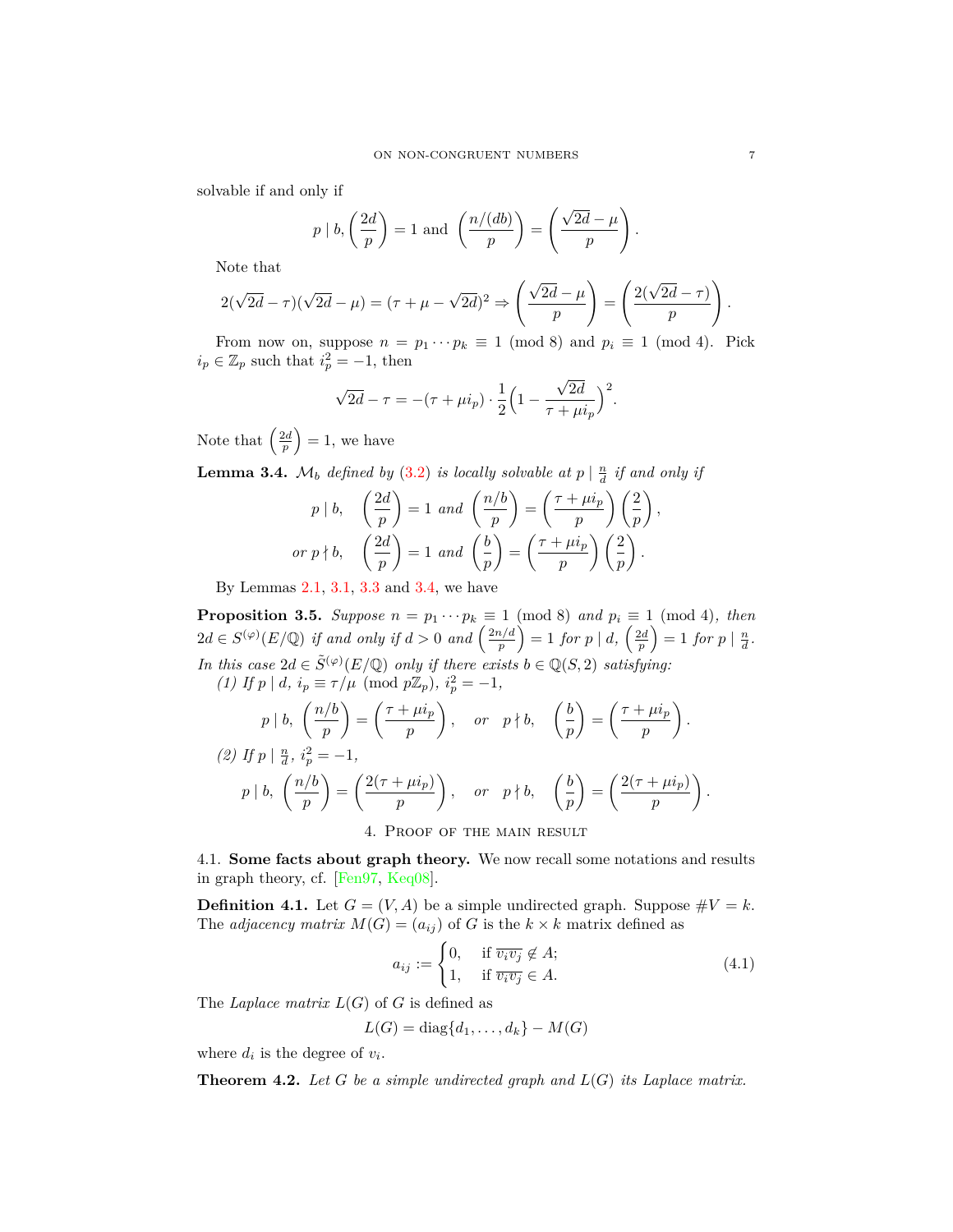- (1) *The number of even partitions of V is*  $2^{k-1-r}$ , where  $r = \text{rank}_{\mathbb{F}_2} L(G)$ .
- (2) *The graph G is odd if and only if*  $r = k 1$ *.*
- (3) *If G is odd, then the equations*

$$
L(G) \begin{pmatrix} c_1 \\ \vdots \\ c_k \end{pmatrix} = \begin{pmatrix} t_1 \\ \vdots \\ t_k \end{pmatrix}
$$

*has solutions if and only if*  $t_1 + \cdots + t_k = 0$ .

*Proof.* The proof of the first two parts follows from [[Keq08](#page-10-2)]. We have a bijection

$$
\mathbb{F}_2^k/\{(0,\dots,0),(1,\dots,1)\} \xrightarrow{\sim} \{\text{partitions of } V\}
$$

$$
(c_1,\dots,c_k) \longmapsto (V_0,V_1)
$$

where  $V_i = \{v_j : c_j = i \ (1 \leq j \leq k)\}, i \in \{0, 1\}.$ 

Regard  $L(G) = \text{diag}\{d_1, \ldots, d_k\} - (a_{ij})$  as a matrix over  $\mathbb{F}_2$ . If

$$
L(G) \begin{pmatrix} c_1 \\ \vdots \\ c_k \end{pmatrix} = \begin{pmatrix} b_1 \\ \vdots \\ b_k \end{pmatrix} \in \mathbb{F}_2^k
$$

*,*

then if  $v_i \in V_t, t \in \{0, 1\},\$ 

$$
b_i = d_i c_i + \sum_{j=1}^k a_{ij} c_j = \sum_{j=1}^k a_{ij} (c_i + c_j)
$$
  
= 
$$
\sum_{j=1}^k a_{ij} (t + c_j) = \sum_{c_j = 1 - t} a_{ij} = # \{v_i \to V_{1-t}\} \in \mathbb{F}_2.
$$

(1) The number of even partitions is

$$
\frac{1}{2} \# \left\{ (c_1, \ldots, c_k) \in \mathbb{F}_2^n : L(G) \begin{pmatrix} c_1 \\ \vdots \\ c_k \end{pmatrix} = \begin{pmatrix} 0 \\ \vdots \\ 0 \end{pmatrix} \right\} = 2^{k-1-r}.
$$

(2) follows from (1) easily.

(3) Since *L* is of rank *k−*1, the image space of *L* is of dimensional *k−*1, but it lies in the hyperplane  $x_1 + \cdots + x_k = 0$ , thus they coincide and the result follows.  $\Box$ 

<span id="page-7-0"></span>4.2. **Graph**  $G(n)$  and **Selmer groups of**  $E$  and  $E'$ . From now on, we suppose  $n = p_1 \cdots p_k \equiv 1 \pmod{8}$  and  $p_i \equiv 1 \pmod{4}$ . Recall for an integer *a* prime to *n*, the Jacobi symbol  $\left(\frac{a}{n}\right) = \prod_{p|n}$  *a p* , which is extended to a multiplicative homomorphism from  $\{a \in \mathbb{Q}^\times/\mathbb{Q}^{\times2} : \text{ord}_p(a) \text{ even for } p \mid n\}$  to  $\{\pm 1\}$ . Set

$$
\left[\frac{a}{n}\right]:=\frac{1}{2}\Big(1-\Big(\frac{a}{n}\Big)\Big).
$$

The symbol  $\left[\frac{n}{n}\right]$  is an additive homomorphism from  $\{a \in \mathbb{Q}^\times/\mathbb{Q}^{\times2} : \text{ord}_p(a) \text{ even for } p \mid a\}$  $n$ *}* to  $\mathbb{F}_2$ .

By definition, the adjacency matrix  $M(G(n))$  has entries  $a_{ij} = \begin{bmatrix} p_i \\ p_j \end{bmatrix}$  $\Big]$ . For  $0 <$  $d | n$ , we denote by  $\{d, \frac{n}{d}\}\$ the partition  $\{p : p | d\} \cup \{p : p | \frac{n}{d}\}\$  of  $G(n)$ .

The following proposition is a translation of results in Lemma [3.1](#page-3-2) and Lemma [3.2:](#page-3-3)

<span id="page-7-1"></span>**Proposition 4.3.** *Given a factor d of n.*

*(1)* For the Selmer group  $S^{(\varphi)}(E/\mathbb{Q})$ ,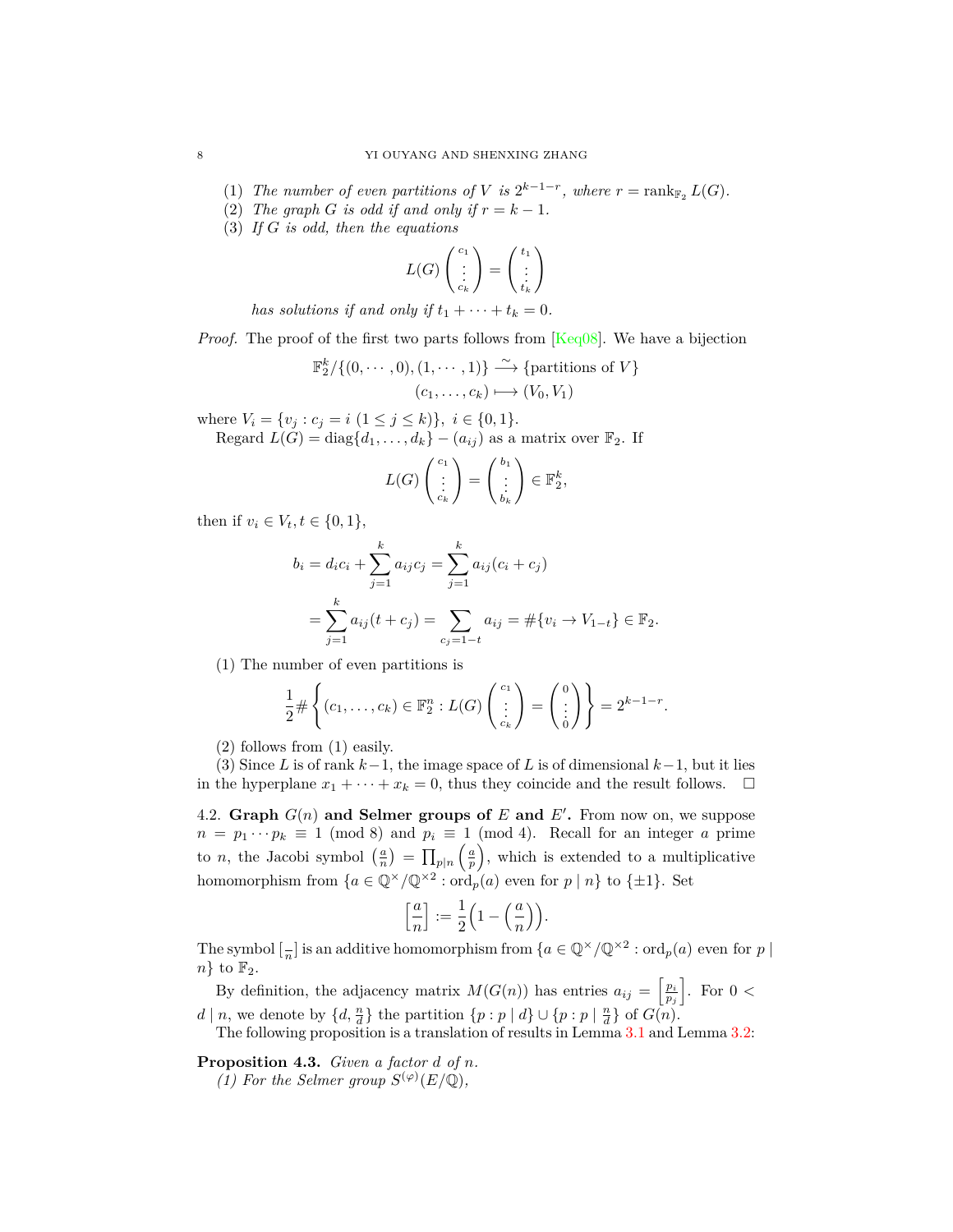- $(1-a)$   $d \in S^{(\varphi)}(E/\mathbb{Q})$  *if and only if*  $d > 0$  *and*  $\{d, n/d\}$  *is an even partition of G*(*n*)*;*
- (1-b) *Suppose*

$$
c_i = \begin{cases} 1, & if \ p_i \mid d, \\ 0, & if \ p_i \mid \frac{n}{d}; \end{cases} \qquad t_i = \left[\frac{2}{p_i}\right].
$$

*Then*  $2d \in S^{(\varphi)}(E/\mathbb{Q})$  *if and only if*  $d > 0$  *and* 

$$
L(G)\begin{pmatrix}c_1\\ \vdots\\ c_k\end{pmatrix}=\begin{pmatrix}t_1\\ \vdots\\ t_k\end{pmatrix}.
$$

- *(2)* For the Selmer group  $S^{(\psi)}(E'/\mathbb{Q})$ ,
- $(2-a)$   $d \in S^{(\psi)}(E'/\mathbb{Q})$  *if and only if*  $d \equiv \pm 1 \pmod{8}$  *and*  $\{d, n/d\}$  *is an even partition of*  $G(n)$ *;*
- $(2-b)$   $2d \notin S^{(\psi)}(E'/\mathbb{Q})$ .

*Proof.* One only has to show (1-b), the rest is easy. For any *i*, let [*i*] be the set of *j* such that  $p_i$  and  $p_j$  are both prime divisors of *d* or  $n/d$ . Then

$$
d_i c_i + \sum_{j \neq i} a_{ij} c_j = \sum_{j \neq i} a_{ij} (c_i + c_j) = \sum_{j \notin [i]} a_{ij} = \left[ \frac{d}{p_i} \right] \text{ or } \left[ \frac{n/d}{p_i} \right].
$$

Then  $(1-b)$  follows from Lemma [3.1](#page-3-2).

Applying Theorem  $4.2(3)$  $4.2(3)$  to Proposition  $4.3$ , then we have

<span id="page-8-1"></span>**Corollary 4.4.** *If*  $G(n)$  *is odd, there exists a unique factor*  $0 < d < \sqrt{2n}$  *of n such that*

$$
S^{(\varphi)}(E/\mathbb{Q}) = \{1, 2d, 2n/d, n\} \cong \mathbb{Z}/2\mathbb{Z} \times \mathbb{Z}/2\mathbb{Z},
$$

*and*

$$
S^{(\psi)}(E'/\mathbb{Q}) = \{\pm 1, \pm n\} \cong \mathbb{Z}/2\mathbb{Z} \times \mathbb{Z}/2\mathbb{Z}.
$$

For the *d* given in Corollary [4.4](#page-8-1), write  $2d = \tau^2 + \mu^2$ . If  $2d \in \tilde{S}^{(\varphi)}(E/\mathbb{Q})$ , we suppose *b* satisfies the condition that  $\mathcal{M}_b$  defined by ([3.2\)](#page-4-1) is locally solvable everywhere. Suppose  $c' = (c'_1, \dots, c'_k)^T$  and  $t' = (t'_1, \dots, t'_k)^T$  are given by

$$
c'_{j} = \begin{cases} 1, & \text{if } p_{j} \mid b, \\ 0, & \text{if } p_{j} \nmid b; \end{cases} \qquad t'_{j} = \begin{cases} \left[ \frac{\tau + \mu i_{p_{j}}}{p_{j}} \right], & \text{if } p_{j} \mid d, \\ \left[ \frac{2(\tau + \mu i_{p_{j}})}{p_{j}} \right], & \text{if } p_{j} \mid \frac{n}{d}. \end{cases}
$$

By Proposition [3.5](#page-6-4),  $Lc' = t'$ , i.e.,  $Lv = t'$  has a solution  $v = c'$ , which means that the summation of  $t'_{j}$  must be zero in  $\mathbb{F}_{2}$  by Theorem [4.2](#page-6-3)(3).

**Definition 4.5.** Suppose *n* is given such that  $G(n)$  is an odd graph. For the unique factor *d* given in Corollary [4.4](#page-8-1), write  $2d = \tau^2 + \mu^2$  and  $\frac{2n}{d} = \tau'^2 + \mu'^2$ . Let  $i \in \mathbb{Z}/n\mathbb{Z}$ be defined by

$$
i \equiv \frac{\tau}{\mu} \pmod{d}, \quad i \equiv \frac{\tau'}{\mu'} \pmod{\frac{n}{d}}.
$$

We define

<span id="page-8-0"></span>
$$
\delta(n) := \left[\frac{\tau + \mu i}{n}\right] + \left[\frac{2}{d}\right] \in \mathbb{F}_2.
$$
\n(4.2)

Then the following is a consequence of Proposition [3.5](#page-6-4).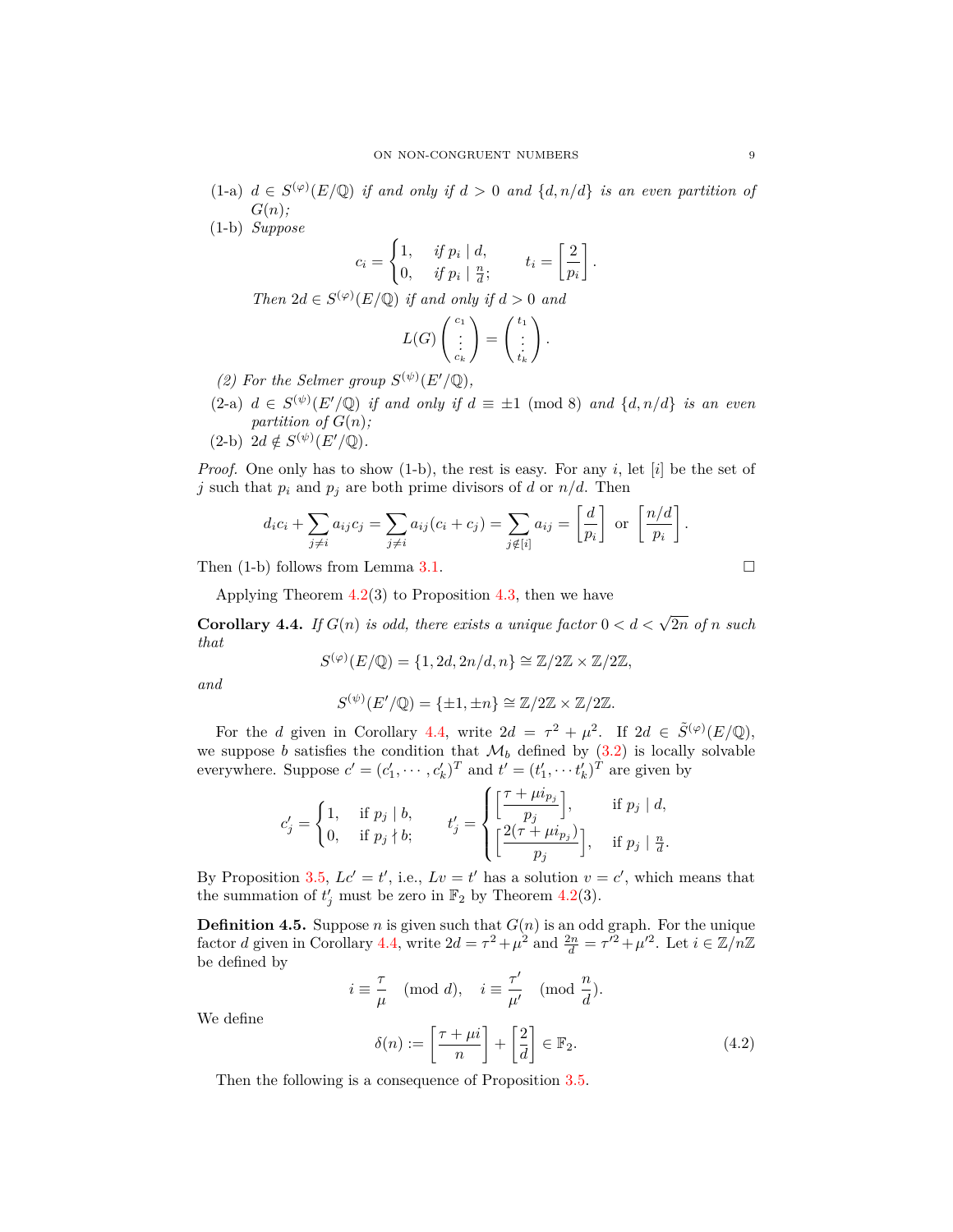<span id="page-9-1"></span>**Corollary 4.6.** *If*  $G(n)$  *is odd and*  $\delta(n) = 1$ *, then* 

$$
\tilde{S}^{(\varphi)}(E/\mathbb{Q}) = \{1\}.
$$

*Proof.* Let  $\lambda^*$  be the  $\mathbb{F}_2$ -rank of  $\tilde{S}^{(\varphi)}(E/\mathbb{Q})$ ,  $\lambda$  be the  $\mathbb{F}_2$ -rank of  $S^{(\varphi)}(E/\mathbb{Q})$ , then  $\lambda = 2$ . The existence of the Cassels' skew-symmetric bilinear form on III implies that the difference  $\lambda - \lambda^*$  is even.

By the above analysis,  $\delta(n) = \sum$ *j*  $t'_{j} \neq 0$ , thus  $2d \notin \tilde{S}^{(\varphi)}(E/\mathbb{Q})$ , we have  $\lambda^* < \lambda$ ,  $\lambda^* = 0.$ *<sup>∗</sup>* = 0.

*Remark.* If we replace *d* by  $\frac{n}{d}$  in the definition,  $\delta(n)$  is invariant. Indeed,  $\left[\frac{2}{d}\right] = \left[\frac{2}{n/d}\right]$ . For the other term,

$$
\left[\frac{\tau + \mu i}{n}\right] = \left[\frac{\tau + \mu i}{d}\right] + \left[\frac{\tau + \mu i'}{n/d}\right]
$$

where  $i \equiv \tau/\mu \pmod{d}$ ,  $i' \equiv \tau'/\mu' \pmod{n/d}$ . Let  $u = (\tau \tau' - \mu \mu')/2$ ,  $v = (\tau \mu' - \mu')$  $(\mu \tau')/2$ , then

$$
u + vi = (\tau + \mu i)(\tau' + \mu' i)/2 \equiv \tau(\tau' + \mu' \cdot \frac{\tau}{\mu})
$$
  

$$
\equiv \tau \mu(\tau' \mu + \tau \mu')/\mu^2 \equiv (\tau + \mu)^2/\mu^2 \cdot v/2 \pmod{d}.
$$

Similarly,  $u + vi' \equiv (\tau' + \mu')^2/\mu'^2 \cdot v/2$  (mod  $(n/d)$ ). If we interchange *d* and  $n/d$ ,  $\delta(n)$  will differ

$$
\begin{aligned}\n\left[\frac{\tau + \mu i}{d}\right] + \left[\frac{\tau + \mu i'}{n/d}\right] + \left[\frac{\tau' + \mu' i'}{n/d}\right] + \left[\frac{\tau' + \mu' i}{d}\right] \\
= \left[\frac{2(u + vi)}{d}\right] + \left[\frac{2(u + vi')}{n/d}\right] = \left[\frac{v}{d}\right] + \left[\frac{v}{n/d}\right] \\
= \left[\frac{v}{n}\right] = \left[\frac{n}{v}\right] = \left[\frac{u^2 + v^2}{v}\right] = 0 \in \mathbb{F}_2.\n\end{aligned}
$$

Thus  $\delta(n)$  does not change, which implies that  $\delta(n)$  does not depend on the choice of  $d, \tau, \mu$  and only depend on *n*.

# <span id="page-9-0"></span>4.3. **Proof of the main result.**

*Proof of Theorem [1.2.](#page-1-1)* We shall use the fundamental exact sequence  $(2.1)$  and the commutative diagram in [§2](#page-1-0) frequently.

Since  $E(\mathbb{Q})_{\text{tor}} \cap \psi E'(\mathbb{Q}) = \{O\}$  and  $\#E(\mathbb{Q})_{\text{tor}} = 4$ ,  $\#E(\mathbb{Q})/\psi E'(\mathbb{Q}) \geq 4$ . Since  $G(n)$  is odd,  $\#S^{(\psi)}(E'/\mathbb{Q}) = 4$  and  $\#E(\mathbb{Q})/\psi E'(\mathbb{Q}) = 4$ , by  $(2.1)$  $(2.1)$ ,  $III(E'/\mathbb{Q})[\psi] =$ 0. Apparently  $\tilde{S}^{(\psi)}(E'/\mathbb{Q}) \supseteq E(\mathbb{Q})/\psi E'(\mathbb{Q})$  and thus  $\#\tilde{S}^{(\psi)}(E'/\mathbb{Q}) = 4$ .

By Corollary [4.6,](#page-9-1)  $\tilde{S}^{(\varphi)}(E/\mathbb{Q}) = \{1\}$ , then  $\#E'(\mathbb{Q})/\varphi E(\mathbb{Q}) = 1$ . The facts that  $\#E(\mathbb{Q})/\psi E'(\mathbb{Q}) = 4$  and  $E(\mathbb{Q})_{\text{tor}} \cong (\mathbb{Z}/2\mathbb{Z})^2$  imply that  $\#E(\mathbb{Q})/2E(\mathbb{Q}) = 4$  and

$$
rank_{\mathbb{Z}} E(\mathbb{Q}) = rank_{\mathbb{Z}} E'(\mathbb{Q}) = 0.
$$

From  $\text{III}(E'/\mathbb{Q})[\psi] = E'(\mathbb{Q})/\varphi E(\mathbb{Q}) = 0$ , the diagram tells us that

$$
\mathrm{III}(E/\mathbb{Q})[2] \cong \mathrm{III}(E/\mathbb{Q})[\varphi] \cong S^{(\varphi)}(E/\mathbb{Q}) \cong \mathbb{Z}/2\mathbb{Z} \times \mathbb{Z}/2\mathbb{Z},
$$

and ([2.3\)](#page-2-2) tells us that

$$
\mathop{\mathrm{III}}\nolimits(E'/\mathbb{Q})[2] \cong \mathop{\mathrm{III}}\nolimits(E'/\mathbb{Q})[\psi] \cong 0.
$$